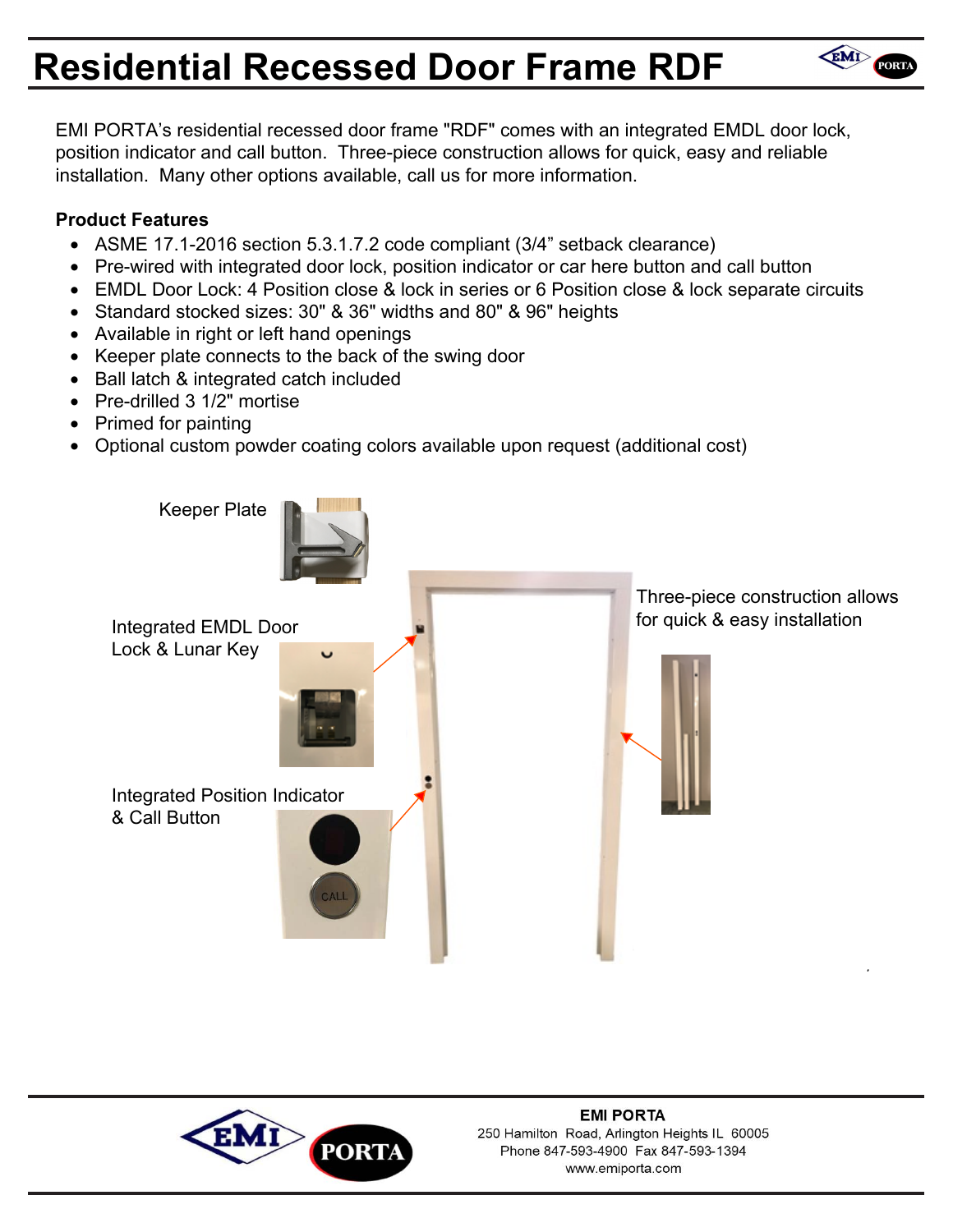## **Residential Recessed Door Frame RDF**





|               |             | Rough          |                   | <b>Button Holes</b> | <b>Top of Hinge* Positions</b> |             |             |       |     |     | Rough       |
|---------------|-------------|----------------|-------------------|---------------------|--------------------------------|-------------|-------------|-------|-----|-----|-------------|
| <b>Height</b> | <u>r</u>    | <b>Opening</b> | Top $\mathfrak c$ | Bottom $4$          |                                |             | м           | Width |     |     | Opening     |
| 80"           | $80 - 5/8"$ | $83 - 3/4"$    | $43 - 1/2"$       | 42"                 | $7 - 1/2"$                     | 37-7/16"    | $67 - 3/8"$ | 30"   | 30" | 37" | $36 - 1/4"$ |
| 96"           | $96 - 5/8"$ | 99-3/4"        | $43 - 1/2"$       | 42"                 | $7 - 1/2"$                     | $46 - 3/4"$ | 86"         | 36"   | 36" | 43" | $42 - 1/4"$ |

|       |     |     | Rough          |  |
|-------|-----|-----|----------------|--|
| Width |     |     | <b>Opening</b> |  |
| 30"   | 30" | 37" | $36 - 1/4"$    |  |
| 36"   | 36" | 43" | $42 - 1/4"$    |  |

\*Designed to be used with 3½" x 1¾" Hinge



#### **EMI PORTA** 250 Hamilton Road, Arlington Heights IL 60005 Phone 847-593-4900 Fax 847-593-1394 www.emiporta.com